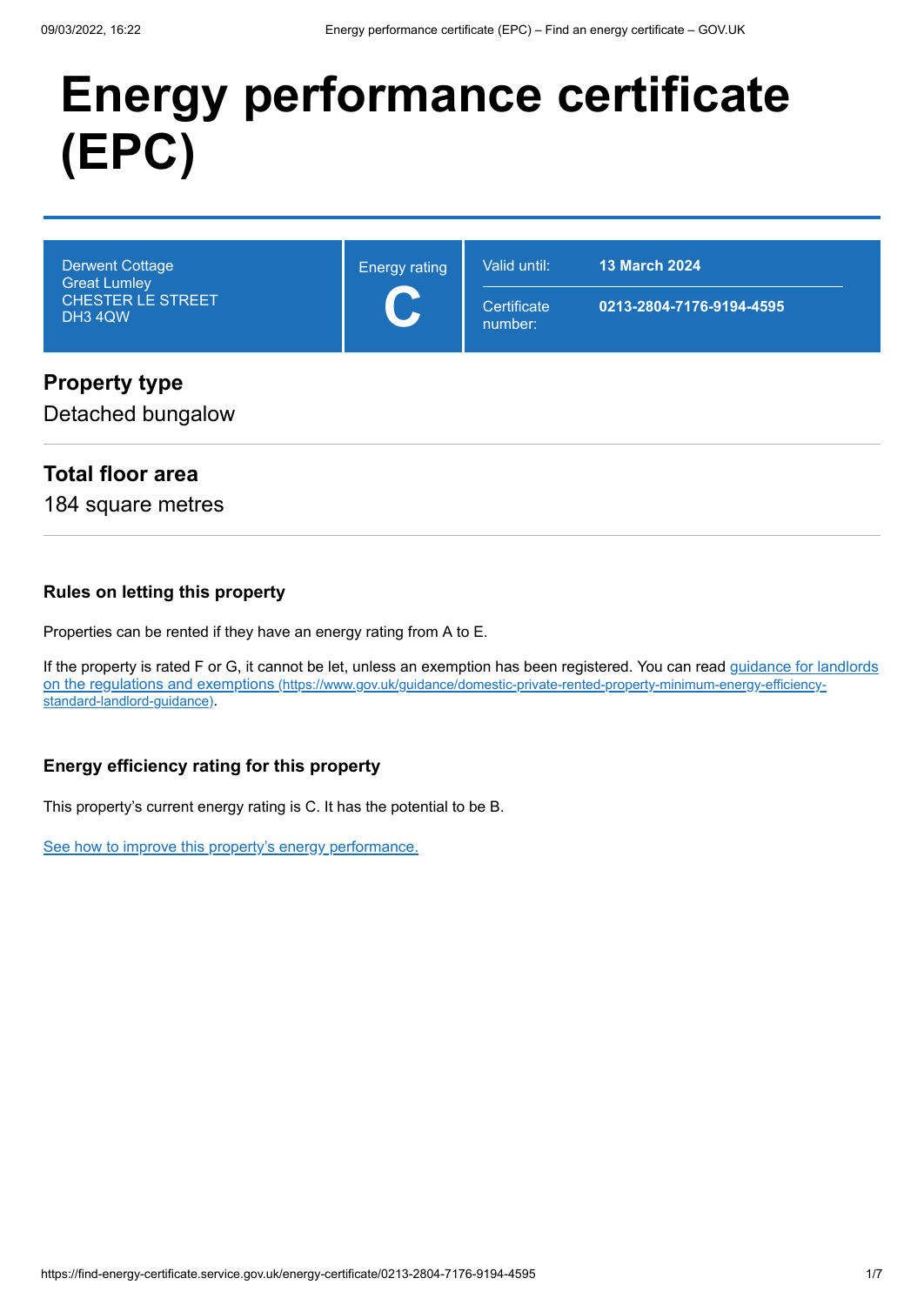| <b>Score</b> | <b>Energy rating</b> | <b>Current</b>      | <b>Potential</b> |
|--------------|----------------------|---------------------|------------------|
| $92 +$       | A                    |                     |                  |
| 81-91        | Β                    |                     | 87<br>в          |
| 69-80        | $\mathbf C$          | 80  <br>$\mathbf C$ |                  |
| 55-68        | $\blacksquare$       |                     |                  |
| 39-54        | Е                    |                     |                  |
| $21 - 38$    | F                    |                     |                  |
| $1 - 20$     | G                    |                     |                  |

The graph shows this property's current and potential energy efficiency.

Properties are given a rating from A (most efficient) to G (least efficient).

Properties are also given a score. The higher the number the lower your fuel bills are likely to be.

For properties in England and Wales:

- the average energy rating is D
- the average energy score is 60

#### **Breakdown of property's energy performance**

This section shows the energy performance for features of this property. The assessment does not consider the condition of a feature and how well it is working.

Each feature is assessed as one of the following:

- very good (most efficient)
- good
- average
- poor
- very poor (least efficient)

When the description says "assumed", it means that the feature could not be inspected and an assumption has been made based on the property's age and type.

| <b>Feature</b> | <b>Description</b>         | Rating    |
|----------------|----------------------------|-----------|
| Wall           | Cavity wall, filled cavity | Very good |
| Roof           | Pitched, insulated         | Very good |
| Roof           | Roof room(s), insulated    | Good      |

https://find-energy-certificate.service.gov.uk/energy-certificate/0213-2804-7176-9194-4595 2/7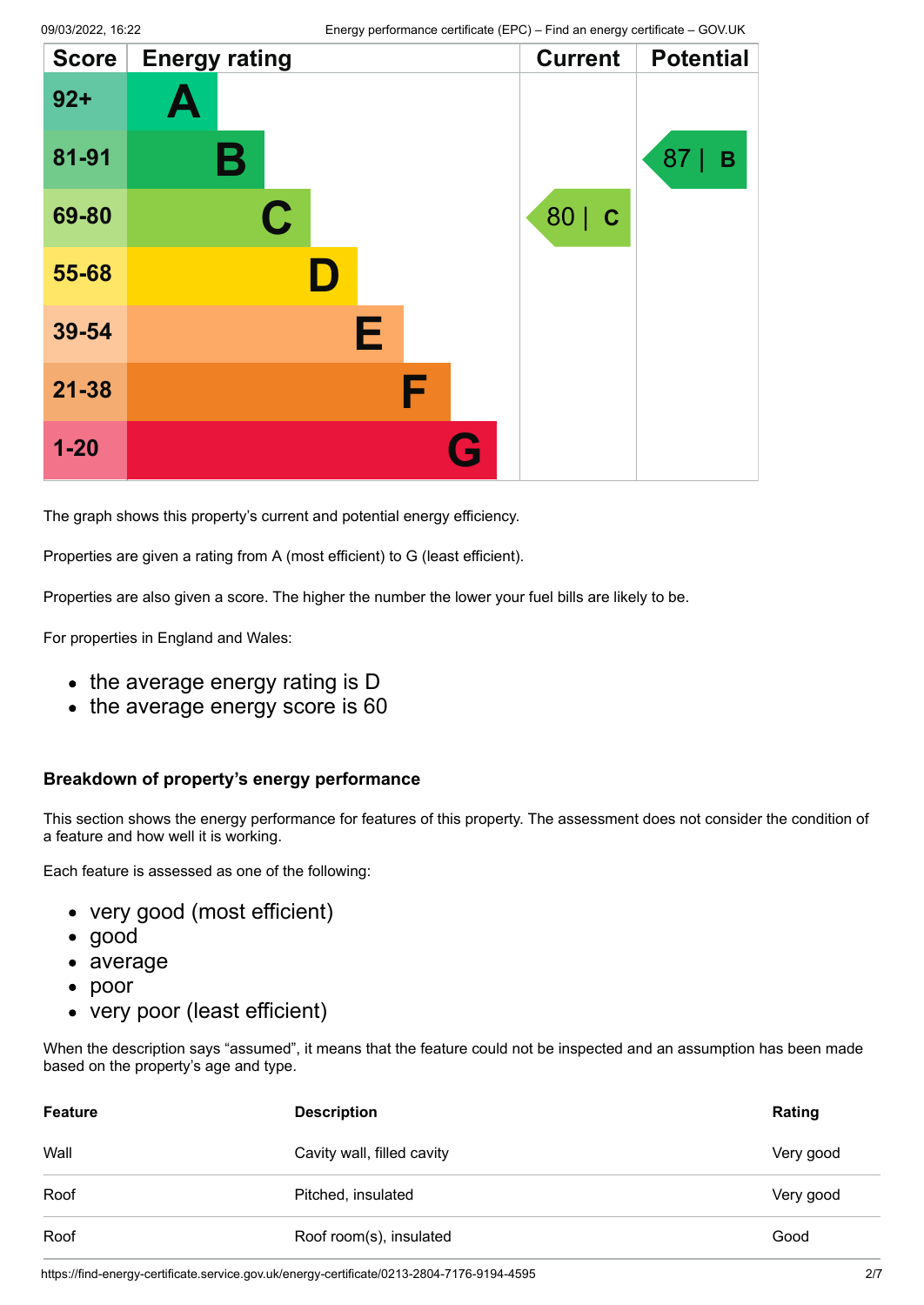09/03/2022, 16:22 Energy performance certificate (EPC) – Find an energy certificate – GOV.UK

| <b>Feature</b>       | <b>Description</b>                          | Rating |
|----------------------|---------------------------------------------|--------|
| Window               | Fully double glazed                         | Good   |
| Main heating         | Boiler and radiators, mains gas             | Good   |
| Main heating control | Programmer, room thermostat and TRVs        | Good   |
| Hot water            | From main system                            | Good   |
| Lighting             | Low energy lighting in 67% of fixed outlets | Good   |
| Floor                | Solid, insulated (assumed)                  | N/A    |
| Secondary heating    | None                                        | N/A    |

# **Primary energy use**

The primary energy use for this property per year is 107 kilowatt hours per square metre (kWh/m2).

#### What is primary energy use?

#### **Environmental impact of this property**

This property's current environmental impact rating is C. It has the potential to be B.

Properties are rated in a scale from A to G based on how much carbon dioxide (CO2) they produce.

Properties with an A rating produce less CO2 than G rated properties.

#### **An average household produces**

#### 6 tonnes of CO2

#### **This property produces**

3.8 tonnes of CO2

#### **This property's potential production**

2.6 tonnes of CO2

By making the [recommended changes](#page-3-0), you could reduce this property's CO2 emissions by 1.2 tonnes per year. This will help to protect the environment.

Environmental impact ratings are based on assumptions about average occupancy and energy use. They may not reflect how energy is consumed by the people living at the property.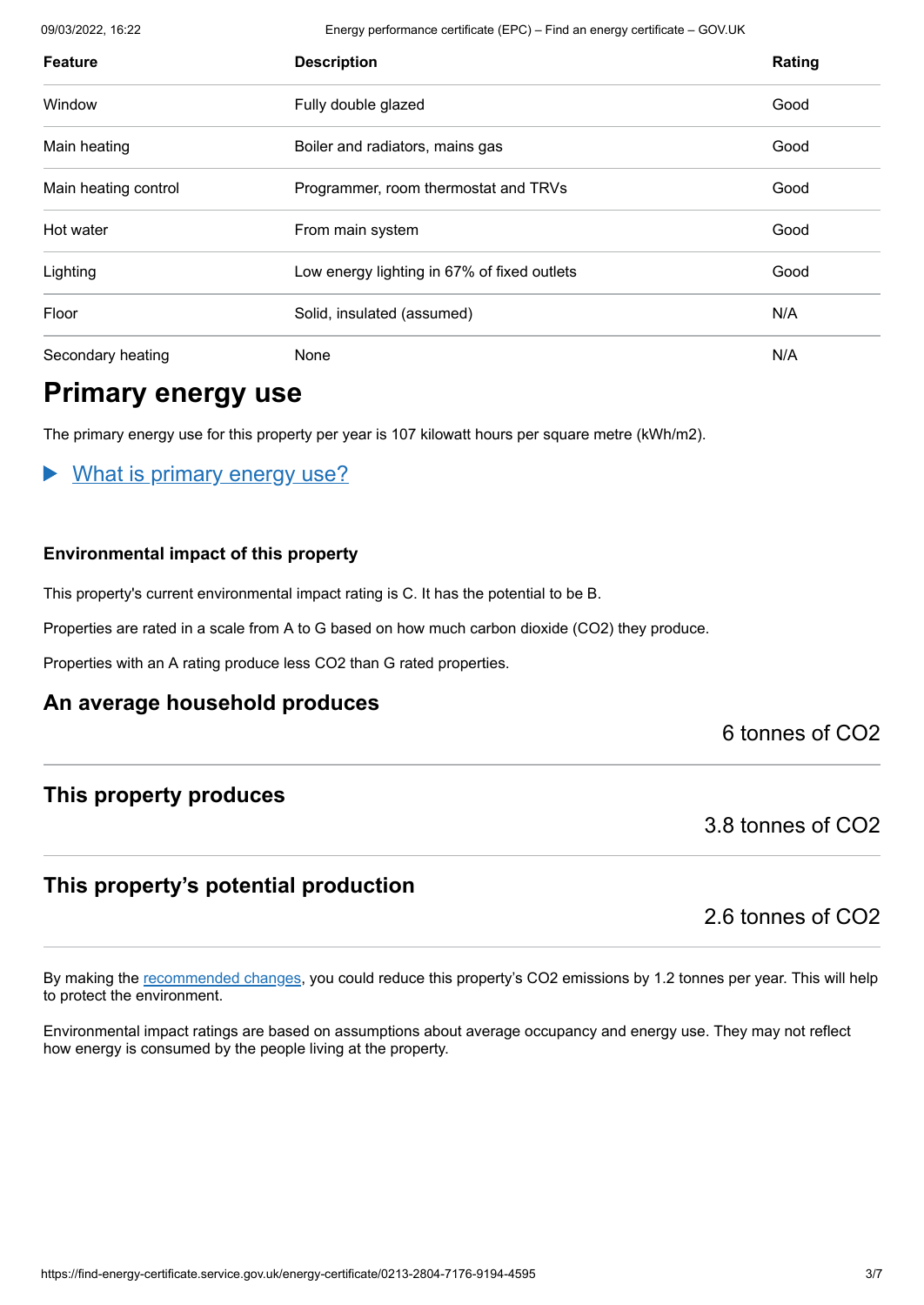#### <span id="page-3-0"></span>**How to improve this property's energy performance**

Making any of the recommended changes will improve this property's energy efficiency.

Potential energy rating **B** If you make all of the recommended changes, this will improve the property's energy rating and score from C (80) to B (87). **Recommendation 1: Low energy lighting** Low energy lighting **Typical installation cost** £30 **Typical yearly saving** £23.29 **Potential rating after carrying out recommendation 1** 80 | C **Recommendation 2: Solar water heating** Solar water heating **Typical installation cost** £4,000 - £6,000 **Typical yearly saving** £40.53 **Potential rating after carrying out recommendations 1 and 2** 81 | B What is an energy rating?

# **Recommendation 3: Solar photovoltaic panels, 2.5 kWp**

Solar photovoltaic panels

#### **Typical installation cost**

£9,000 - £14,000

## **Typical yearly saving**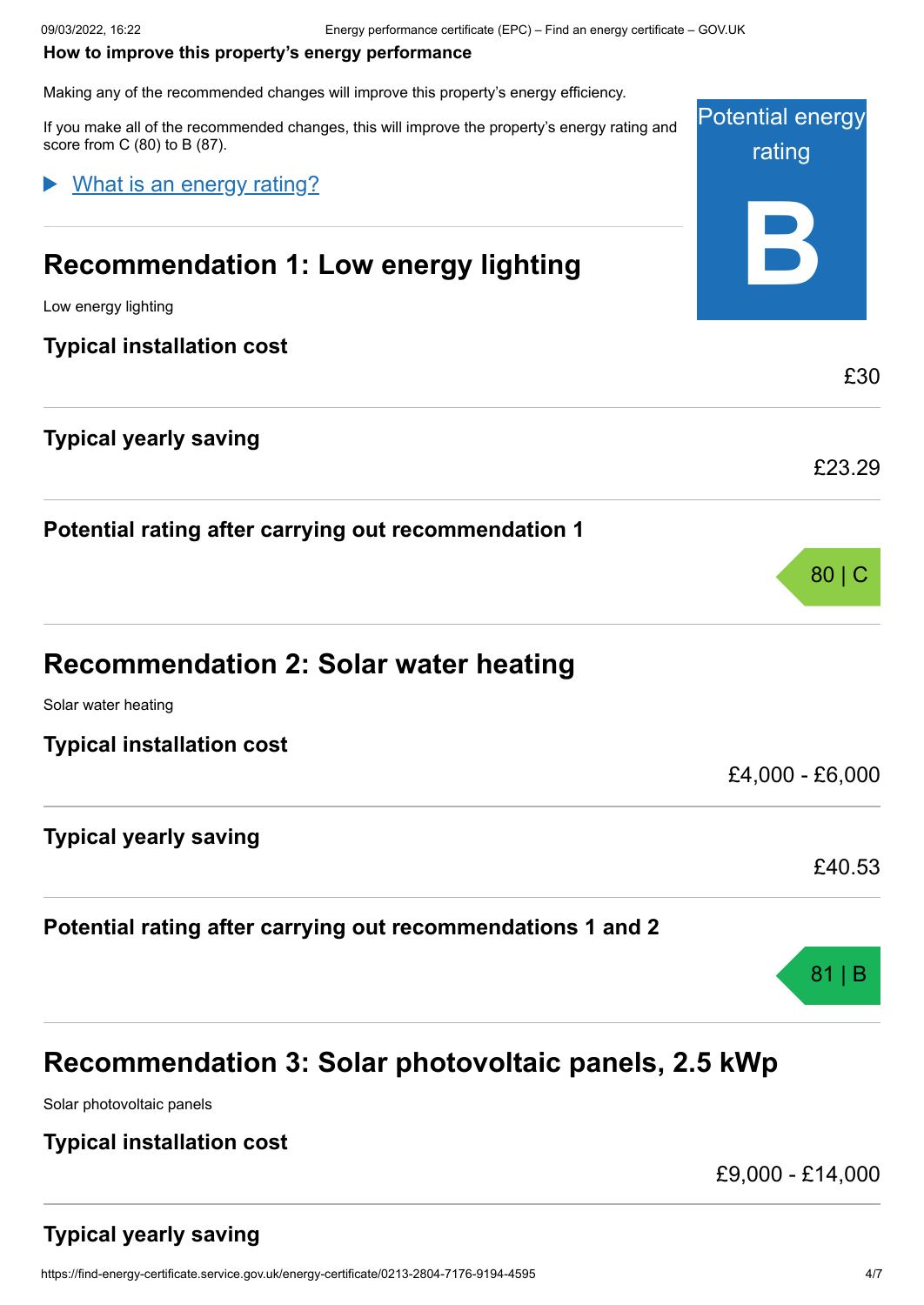#### **Potential rating after carrying out recommendations 1 to 3**



# **Paying for energy improvements**

[Find energy grants and ways to save energy in your home.](https://www.gov.uk/improve-energy-efficiency) (https://www.gov.uk/improve-energy-efficiency)

**Estimated energy use and potential savings**

#### **Estimated yearly energy cost for this property**

£887

£64

#### **Potential saving**

The estimated cost shows how much the average household would spend in this property for heating, lighting and hot water. It is not based on how energy is used by the people living at the property.

The estimated saving is based on making all of the recommendations in [how to improve this property's energy performance.](#page-3-0)

For advice on how to reduce your energy bills visit Simple Energy Advice [\(https://www.simpleenergyadvice.org.uk/\)](https://www.simpleenergyadvice.org.uk/).

# **Heating use in this property**

Heating a property usually makes up the majority of energy costs.

#### **Estimated energy used to heat this property**

#### **Space heating**

12056 kWh per year

#### **Water heating**

2625 kWh per year

#### **Potential energy savings by installing insulation**

The assessor did not find any opportunities to save energy by installing insulation in this property.

You might be able to receive Renewable Heat Incentive payments [\(https://www.gov.uk/domestic-renewable-heat-incentive\)](https://www.gov.uk/domestic-renewable-heat-incentive). This will help to reduce carbon emissions by replacing your existing heating system with one that generates renewable heat. The estimated energy required for space and water heating will form the basis of the payments.

#### **Contacting the assessor and accreditation scheme**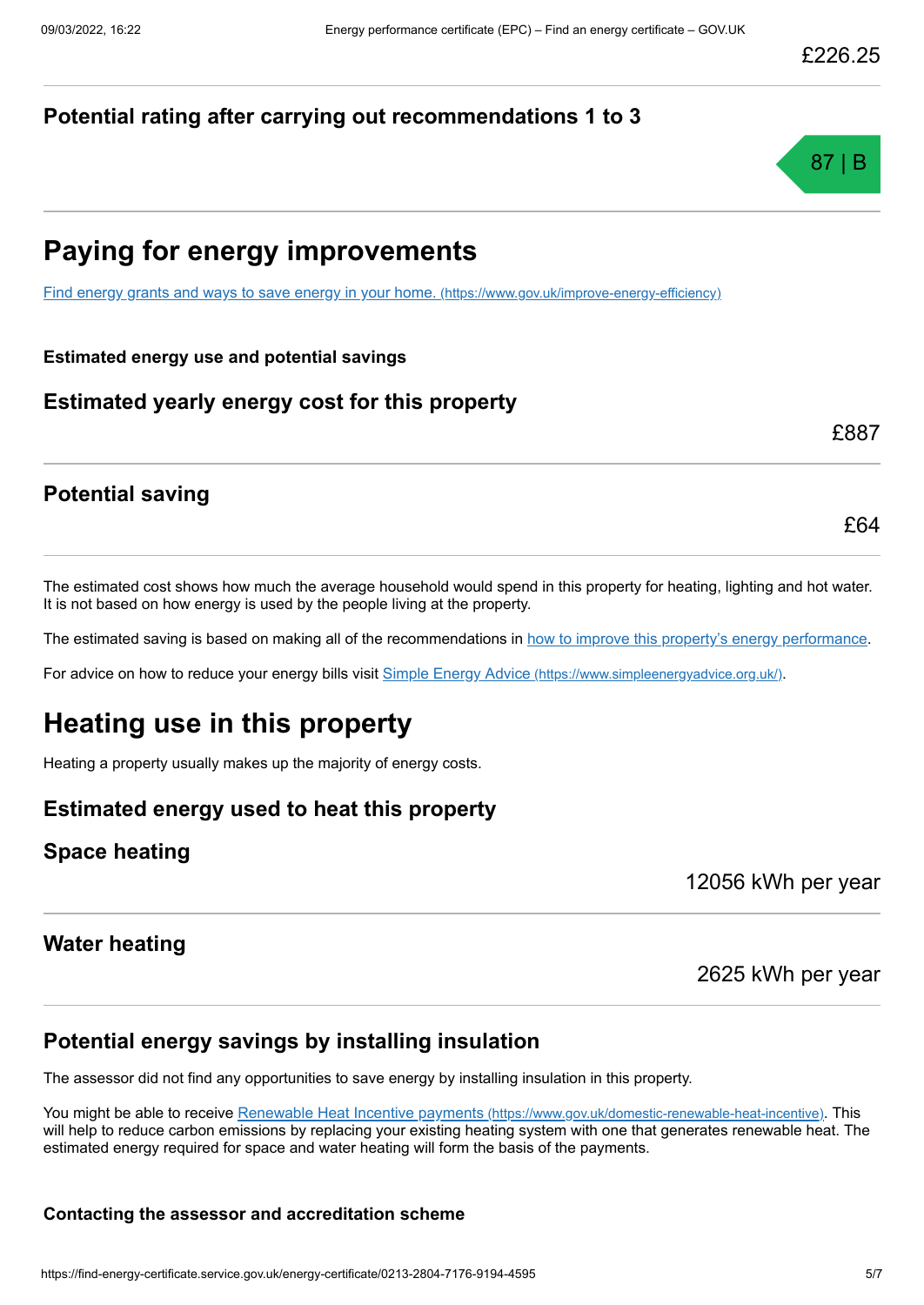This EPC was created by a qualified energy assessor.

If you are unhappy about your property's energy assessment or certificate, you can complain to the assessor directly.

If you are still unhappy after contacting the assessor, you should contact the assessor's accreditation scheme.

Accreditation schemes are appointed by the government to ensure that assessors are qualified to carry out EPC assessments.

# **Assessor contact details**

#### **Assessor's name**

Chris Luke

#### **Telephone**

0845 680 6780

#### **Email**

[info@energy-trust.co.uk](mailto:info@energy-trust.co.uk)

# **Accreditation scheme contact details**

#### **Accreditation scheme**

Stroma Certification Ltd

#### **Assessor ID**

STRO009147

#### **Telephone**

0330 124 9660

#### **Email**

[certification@stroma.com](mailto:certification@stroma.com)

# **Assessment details**

**Assessor's declaration** No related party

#### **Date of assessment**

14 March 2014